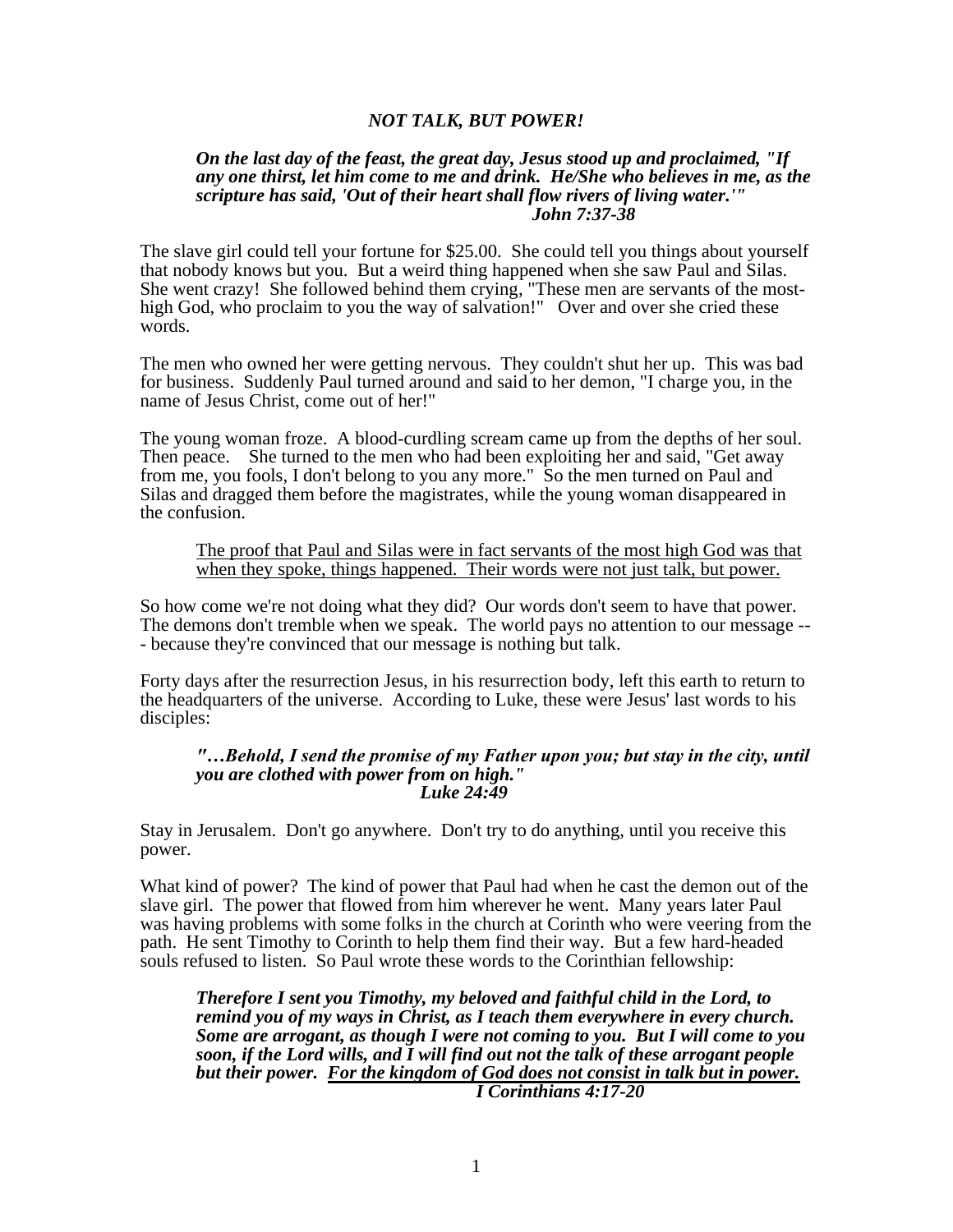The kingdom of God does not consist in talk but in power. Paul himself was not much of a talker. They used to say, "His speech is of no account." But when Paul commanded the demon to leave the slave girl, it obeyed.

Our Lord was a man of few words. He never took three paragraphs to say what could be said in a single sentence. But when he laid his hands on the sick, they were healed. When he spoke to the demons, they trembled.

The Kingdom of God is not talk, but power. So what kind of faith in Jesus do we have? Is it talk? Or is it Power?

In the kingdom, it seems, the more talk, the less power; the more power, the less talk. When our words are anointed with the Spirit's power, we don't have to do a lot of talking. We speak as the Spirit gives us utterance, and let the words do their work. We reach out with a helping hand, and let the Spirit impart life.

Interesting. Jesus never taught his disciples how to talk, preach, persuade. When he took leave of the disciples on Ascension Day, consider his instructions to the disciples according to Matthew. Jesus did not say,

"After I'm gone, the first thing I want you guys to do is start a seminary. Screen out the dummies, and develop an elite core of preachers. Show them how to preach and then ordain them --- now you've got yourselves a church you can be proud of!"

No, according to Matthew, this is what Jesus said:

## *"All authority (all power) in heaven and on earth has been given to me. Go therefore (in this power) and make disciples of all nations."*

So they went and made disciples. And those disciples made disciples. And those disciples did the same, because the power of the Spirit was with these men and women. Not talk. Power.

Today our world is full of talk. Radio commercials. TV commercials. You can even buy birthday cards that talk.

Our church world is full of talk. If you don't believe it, just go to a church convention and listen to the endless flow of talk from people who butter their bread with talk.

But the kingdom of God is not talk, but power. If our words are not alive with the power of the Spirit of God, all we're doing is playing church.

And people are tired of playing church.

The church scene that most of us grew up with is on its way out. It's evaporating. The "church habit" is no longer part of our culture. The world in which we now live is openly pagan.

But human nature has not changed. People's need for God has not changed. When they hear a word that's alive with God's power, things happen!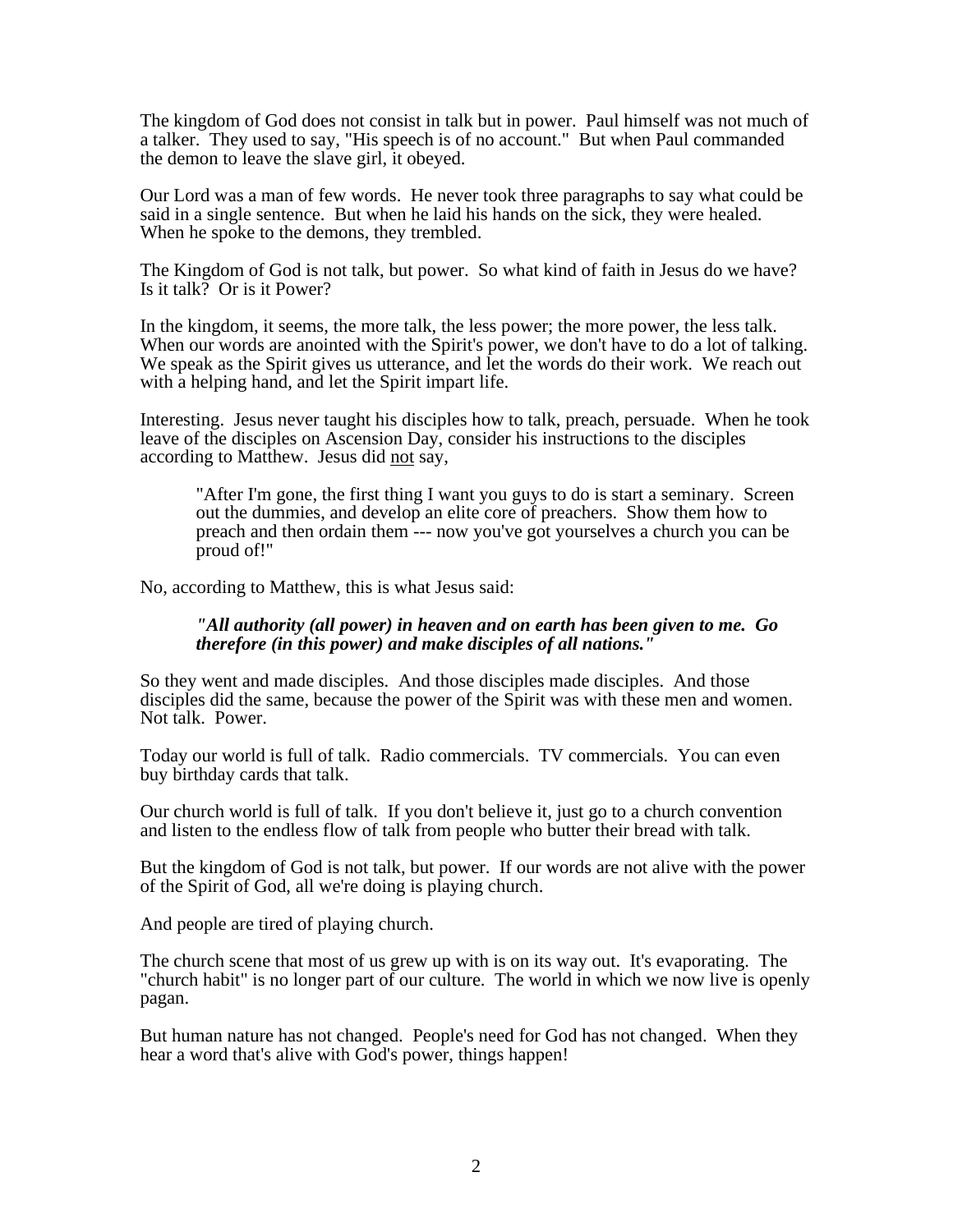And when we allow the power of God's Spirit to enter and rule our lives, things happen through us. We find ourselves talking less. But the words we speak are anointed with God's power. Here's how it all began --- on Ascension Day:

*So when they had come together, they asked him, "Lord, will you at this time restore the kingdom to Israel?" He said to them, "It is not for you to know times and seasons which the Father has fixed by his own authority. But you shall receive power when the Holy Spirit has come upon you; and you shall be my witnesses in Jerusalem and in all Judea and Samaria and to the end of the earth."*

# *Acts 1:6-8*

*"But you shall receive power when the Holy Spirit has come upon you."* The gift of the Spirit lifts us out of the kingdom of talk into the kingdom of power.

We ask for this gift. *(If you who are evil know how to give good gifts to your children, how much more will the heavenly Father give the Holy Spirit to those who ask him?)*

We open our hearts to receive this gift, and here's what happens:

God works a miracle inside us, as the bitterness, the self-pity, the resentments, the grudges and attitudes, all begin to melt away --- as the Spirit turns these hearts of stone into hearts of flesh…..

…..as the Spirit puts God's love into our hearts.

That's our power. Our only power.

## God's love.

To put it another way, the power of the Spirit will start flowing out of you when you allow the Spirit to do a work in you.

The real miracle is not that you lay hands on the sick and they recover. Not that you cast out demons.

The real miracle is that the Spirit of God has begun replacing your heart of stone with a heart of flesh, giving you a new heart.

God's love is shed abroad in your heart by the Holy Spirit.

That's your power.

When we allow the Spirit of God to begin changing our hearts—

---to repent of that grudge

---to make right that wrong

---to get reconciled with that person

---to abandon that lazy habit,

that's when the power of the kingdom flows out of us.

Flows like a river, in simple, down-to-earth ways.